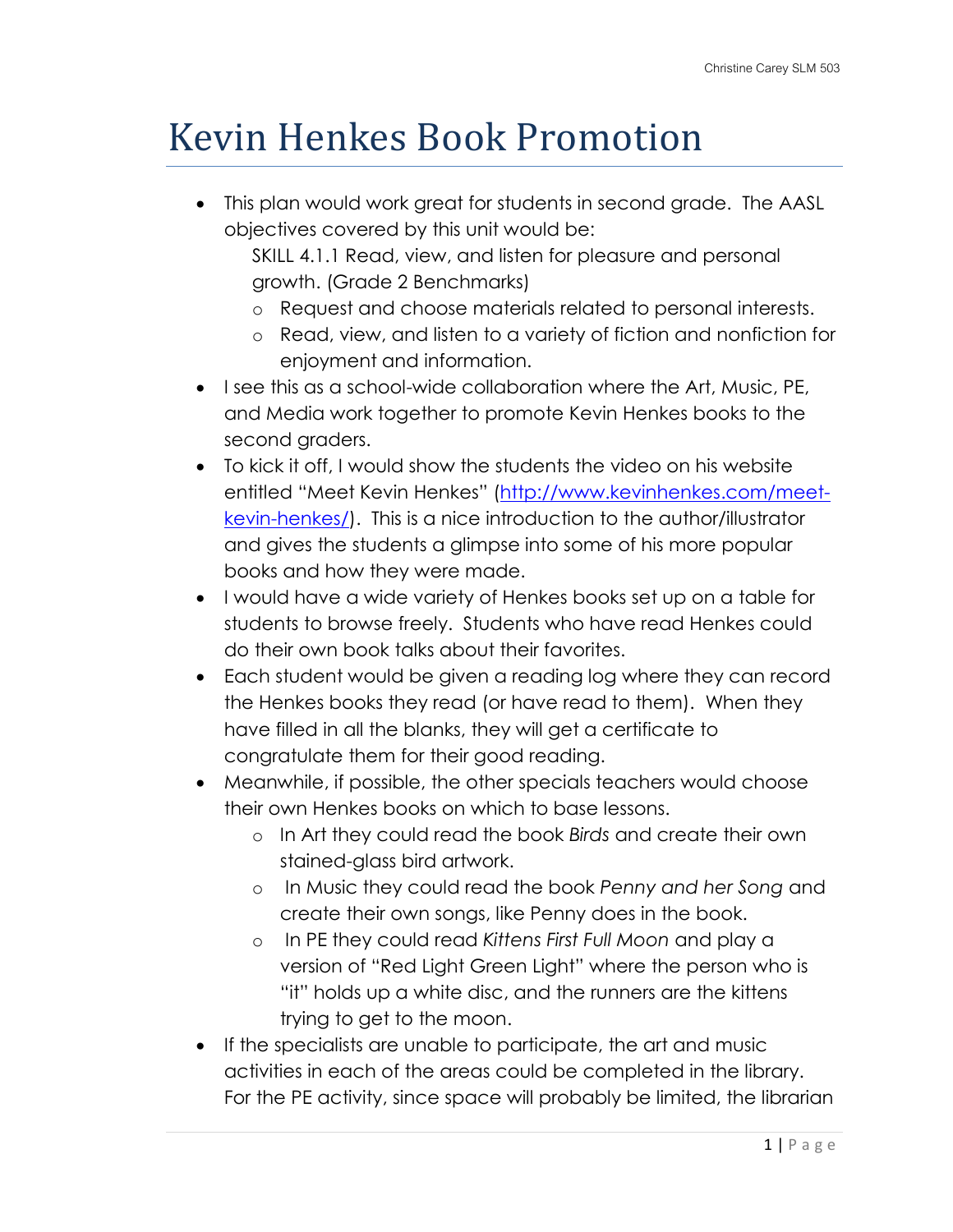could introduce the rules of the game and encourage the students to play at recess.

- The next time they are in the library I will task them with sharing a book talk about a new Henkes book they tried.
- I'll know that the circulation of Henkes books has increased when I see my Henkes table start thinning out. Plus, their reading logs will be a good testament to the number of Henkes books they are reading on the whole.
- I believe this unit will catch like wildfire with the children; once they get all of these little slices of Henkes books they won't be able to get enough. His books speak for themselves. Involving all of the specials will allow students to show their knowledge of the books through song, movement and artistic expression.
- This unit could probably run for about a month, especially if the librarian is completing the activities in the library during library time.